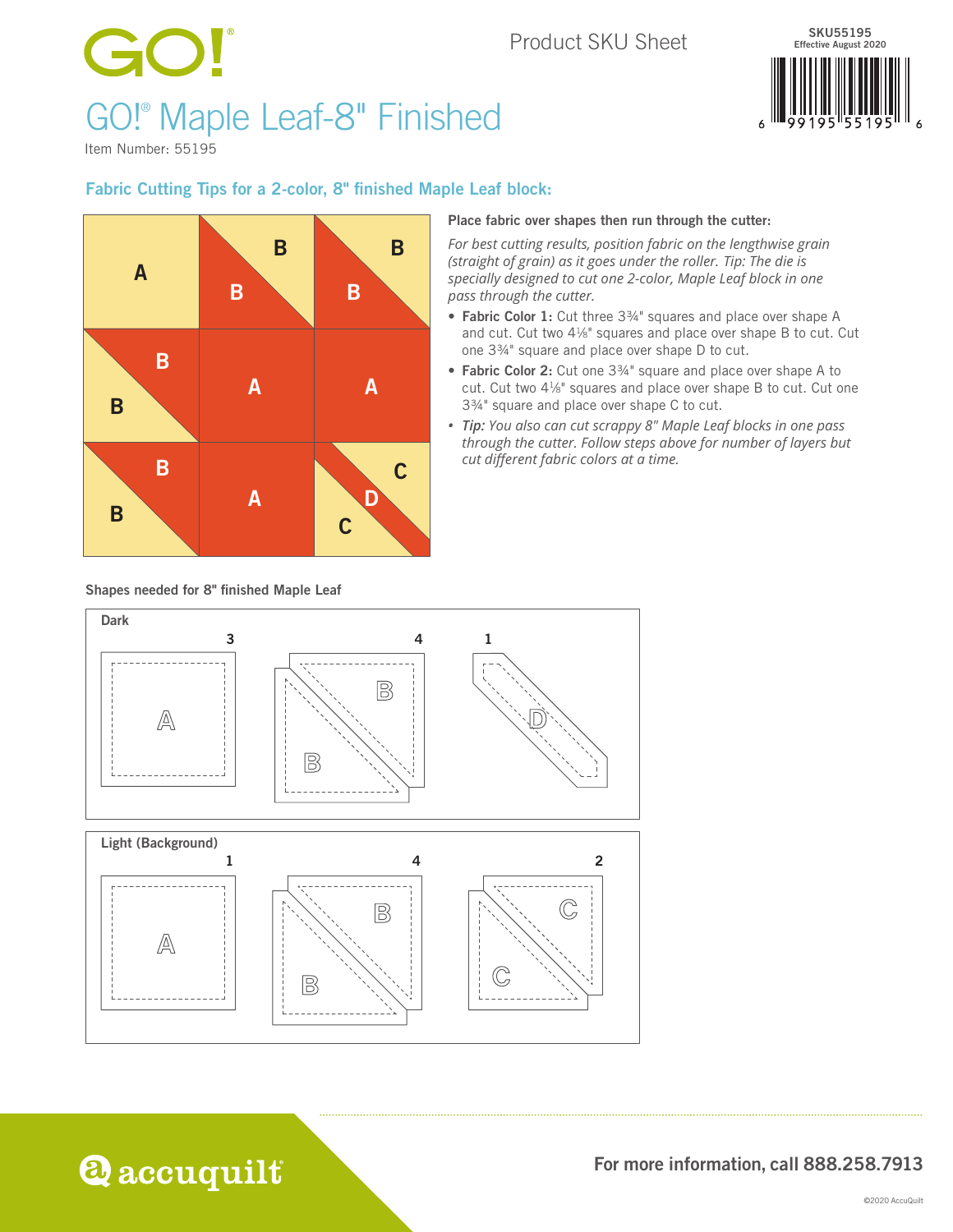

rows to complete block. Finished block measures 8½" x 8½".

For more information, call 888.258.7913

**Q** accuquilt